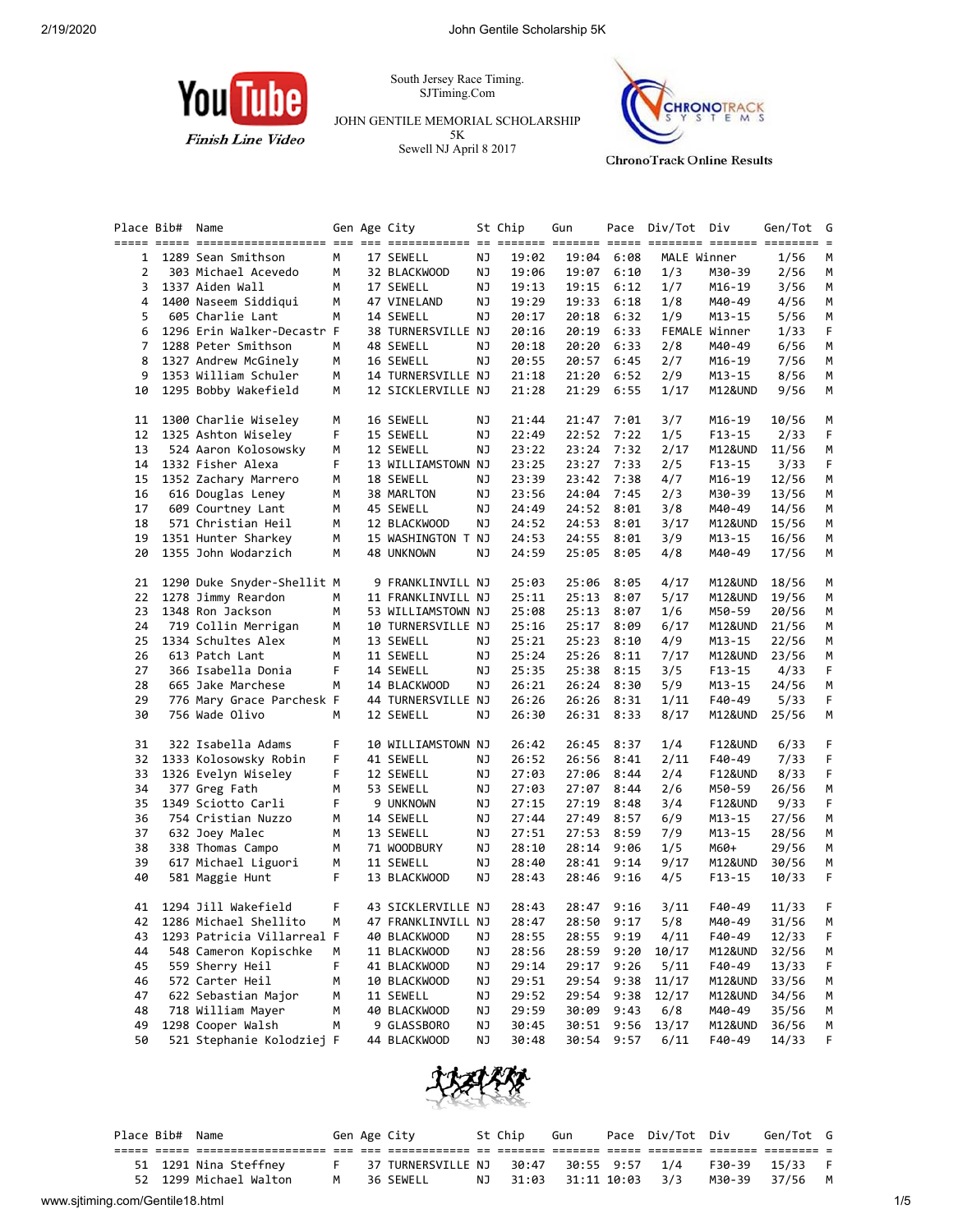2/19/2020 John Gentile Scholarship 5K

| 53 | 1344 John Sorrentino      | M  | 67 WILLIAMSTOWN NJ |           | 31:06 |             | 31:13 10:03 | 2/5   | M60+               | 38/56 | M  |
|----|---------------------------|----|--------------------|-----------|-------|-------------|-------------|-------|--------------------|-------|----|
| 54 | 1347 Joseph Graves        | M  | 70 SOMERDALE       | ΝJ        | 31:37 |             | 31:41 10:12 | 3/5   | M60+               | 39/56 | M  |
| 55 | 686 Mike Marchese         | М  | 49 BLACKWOOD       | <b>NJ</b> | 31:55 | 32:01 10:19 |             | 7/8   | M40-49             | 40/56 | M  |
| 56 | 1297 Amy Walsh            | F  | 39 GLASSBORO       | NJ        | 33:22 |             | 33:29 10:47 | 2/4   | F30-39             | 16/33 | F  |
| 57 | 594 Victoria Jefferson    | F  | 11 BLACKWOOD       | NJ        | 33:35 |             | 33:39 10:50 | 4/4   | <b>F12&amp;UND</b> | 17/33 | F  |
| 58 | 1350 Patrick Sharkey      | M  | 51 TURNERSVILLE NJ |           | 33:44 |             | 33:58 10:56 | 3/6   | M50-59             | 41/56 | M  |
| 59 | 1255 Frank Profero        | M  | 65 SHILOH          | NJ        | 34:02 |             | 34:06 10:59 | 4/5   | M60+               | 42/56 | M  |
| 60 | 1281 Elizabeth Schmidt    | F. | 41 SEWELL          | NJ        | 34:38 |             | 34:43 11:11 | 7/11  | F40-49             | 18/33 | F. |
|    |                           |    |                    |           |       |             |             |       |                    |       |    |
| 61 | 1282 Andrew Schmidt       | M  | 9 SEWELL           | <b>NJ</b> | 34:39 |             | 34:44 11:11 | 14/17 | M12&UND            | 43/56 | M  |
| 62 | 579 Ed Heinemann          | M  | 59 PROSPECT PAR PA |           | 34:41 |             | 34:48 11:12 | 4/6   | M50-59             | 44/56 | M  |
| 63 | 600 Debbie Kaighn         | F. | 52 FRANKLINVILL NJ |           | 35:07 |             | 35:14 11:21 | 1/5   | F50-59             | 19/33 | F. |
| 64 | 1354 Paige Wodarich       | F  | 16 UNKNOWN         | ΝJ        | 36:10 |             | 36:16 11:41 | 1/1   | $F16-19$           | 20/33 | F  |
| 65 | 1356 Js Wodaszich         | M  | 18 UNKNOWN         | <b>NJ</b> | 36:11 |             | 36:17 11:41 | 5/7   | $M16 - 19$         | 45/56 | M  |
| 66 | 1357 Joe Wodarczyk        | F  | 29 UNKNOWN         | NJ        | 36:13 |             | 36:18 11:41 | 1/1   | $F20-29$           | 21/33 | F  |
| 67 | 1346 Dana Shelton         | F  | 36 BLACKWOOD       | NJ        | 37:51 |             | 37:59 12:14 | 3/4   | F30-39             | 22/33 | F  |
| 68 | 727 Andrea Nicholls       | F  | 41 MONTCLAIR       | NJ        | 38:07 |             | 38:14 12:19 | 8/11  | F40-49             | 23/33 | F  |
| 69 | 779 Sean Parchesky        | M  | 12 TURNERSVILLE NJ |           | 39:01 | 39:05 12:35 |             | 15/17 | M12&UND            | 46/56 | M  |
| 70 | 1239 Gianni Polizzi       | M  | 10 SEWELL          | NJ        | 39:01 | 39:05 12:35 |             | 16/17 | M12&UND            | 47/56 | M  |
|    |                           |    |                    |           |       |             |             |       |                    |       |    |
| 71 | 1254 Nicholas Polizzi     | M  | 14 SEWELL          | NJ        | 38:45 |             | 39:05 12:35 | 8/9   | $M13 - 15$         | 48/56 | М  |
| 72 | 1277 Dave Read            | M  | 54 WOODSTOWN       | NJ        | 39:45 |             | 39:55 12:51 | 5/6   | M50-59             | 49/56 | M  |
| 73 | 1336 Wall Marc            | M  | 51 SEWELL          | NJ        | 40:04 |             | 40:07 12:55 | 6/6   | M50-59             | 50/56 | M  |
| 74 | 1338 Wall Liam            | М  | 12 SEWELL          | NJ        | 40:05 |             | 40:08 12:55 | 17/17 | M12&UND            | 51/56 | M  |
| 75 | 1339 Wall Cian            | M  | 13 SEWELL          | <b>NJ</b> | 40:05 |             | 40:09 12:56 | 9/9   | $M13 - 15$         | 52/56 | M  |
| 76 | 573 Mary Helen Heineman F |    | 55 PROSPECT PAR PA |           | 40:08 |             | 40:16 12:58 | 2/5   | F50-59             | 24/33 | F  |
| 77 | 1285 Gail Seravalli       | F  | 60 PHILADELPHIA PA |           | 40:12 |             | 40:20 12:59 | 1/1   | F60+               | 25/33 | F  |
| 78 | 697 Nancy Martin          | F  | 58 HADDON HEIGH NJ |           | 41:08 | 41:21 13:19 |             | 3/5   | F50-59             | 26/33 | F  |
| 79 | 1276 Kate Raa             | F  | 54 WOODSTOWN       | NJ        | 41:25 | 41:35 13:24 |             | 4/5   | F50-59             | 27/33 | F  |
| 80 | 359 Heather Crotty        | F  | 46 SEWELLSEWELL NJ |           | 41:41 |             | 41:56 13:30 | 9/11  | F40-49             | 28/33 | F  |
|    |                           |    |                    |           |       |             |             |       |                    |       |    |
| 81 | 353 Gina Cenneno          | F  | 30 SEWELL          | NJ        | 41:41 |             | 41:57 13:30 | 4/4   | F30-39             | 29/33 | F  |
| 82 | 1287 Antoinette Smith     | F  | 42 BURLINGTON      | NJ        | 42:25 |             | 42:30 13:41 | 10/11 | F40-49             | 30/33 | F  |
| 83 | 385 Shannon Garvin        | F  | 41 WILLIAMSTOWN NJ |           | 42:24 |             | 42:30 13:41 | 11/11 | F40-49             | 31/33 | F  |
| 84 | 699 Wayne Martin          | М  | 60 HADDON HEIGH NJ |           | 42:52 |             | 43:08 13:53 | 5/5   | M60+               | 53/56 | M  |
| 85 | 355 Cara Costello         | F  | 50 BARRINGTON      | ΝJ        | 42:54 | 43:08 13:53 |             | 5/5   | F50-59             | 32/33 | F  |
| 86 | 558 Isabella Gentile      | F  | 15 SEWELL          | NJ        | 43:45 | 43:50 14:07 |             | 5/5   | $F13 - 15$         | 33/33 | F  |
| 87 | 557 Gian Gentile          | M  | 17 SEWELL          | NJ        | 43:45 |             | 43:51 14:07 | 6/7   | $M16-19$           | 54/56 | M  |
| 88 | 753 Marc Nuzzo            | M  | 17 SEWELL          | NJ        | 43:46 | 43:52 14:08 |             | 7/7   | $M16-19$           | 55/56 | M  |
| 89 | 790 Damien Polizzi        | M  | 41 SEWELL          | NJ        | 43:48 | 43:53 14:08 |             | 8/8   | M40-49             | 56/56 | M  |
|    |                           |    |                    |           |       |             |             |       |                    |       |    |



# Award Listings

### OVERALL WINNERS - 5K

# TOP MALE FINISHERS

| Place Bib#    | Name                 | Ag City            |     | St Chip | Gun   |
|---------------|----------------------|--------------------|-----|---------|-------|
|               |                      |                    |     |         |       |
| 1             | 1289 Sean Smithson   | 17 SEWELL          | NJ  | 19:02   | 19:04 |
| $\mathcal{P}$ | 303 Michael Acevedo  | 32 BLACKWOOD       | NJ  | 19:06   | 19:07 |
| 3             | 1337 Aiden Wall      | 17 SEWELL          | NJ. | 19:13   | 19:15 |
| 4             | 1400 Naseem Siddiqui | 47 VINELAND        | NJ. | 19:29   | 19:33 |
| 5.            | 605 Charlie Lant     | 14 SEWELL          | NJ. | 20:17   | 20:18 |
| 6             | 1288 Peter Smithson  | 48 SEWELL          | NJ  | 20:18   | 20:20 |
| $7^{\circ}$   | 1327 Andrew McGinely | 16 SEWELL          | NJ  | 20:55   | 20:57 |
| 8             | 1353 William Schuler | 14 TURNERSVILLE NJ |     | 21:18   | 21:20 |
| 9             | 1295 Bobby Wakefield | 12 SICKLERVILLE NJ |     | 21:28   | 21:29 |
| 10            | 1300 Charlie Wiseley | 16 SEWELL          | ΝJ  | 21:44   | 21:47 |

### TOP FEMALE FINISHERS

|   | Place Bib# | Name                                          | Ag City            |     | St Chip | Gun   |
|---|------------|-----------------------------------------------|--------------------|-----|---------|-------|
|   |            |                                               |                    |     |         |       |
|   |            | 1 1296 Erin Walker-Decastr 38 TURNERSVILLE NJ |                    |     | 20:16   | 20:19 |
|   |            | 2 1325 Ashton Wiseley                         | 15 SEWELL          | NJ  | 22:49   | 22:52 |
|   |            | 3 1332 Fisher Alexa                           | 13 WILLIAMSTOWN NJ |     | 23:25   | 23:27 |
| 4 |            | 366 Isabella Donia                            | 14 SEWELL          | NJ  | 25:35   | 25:38 |
| 5 |            | 776 Mary Grace Parchesk 44 TURNERSVILLE NJ    |                    |     | 26:26   | 26:26 |
| 6 |            | 322 Isabella Adams                            | 10 WILLIAMSTOWN NJ |     | 26:42   | 26:45 |
|   |            | 7 1333 Kolosowsky Robin                       | 41 SEWELL          | NJ. | 26:52   | 26:56 |
|   |            | 8 1326 Evelyn Wiseley                         | 12 SEWELL          | NJ  | 27:03   | 27:06 |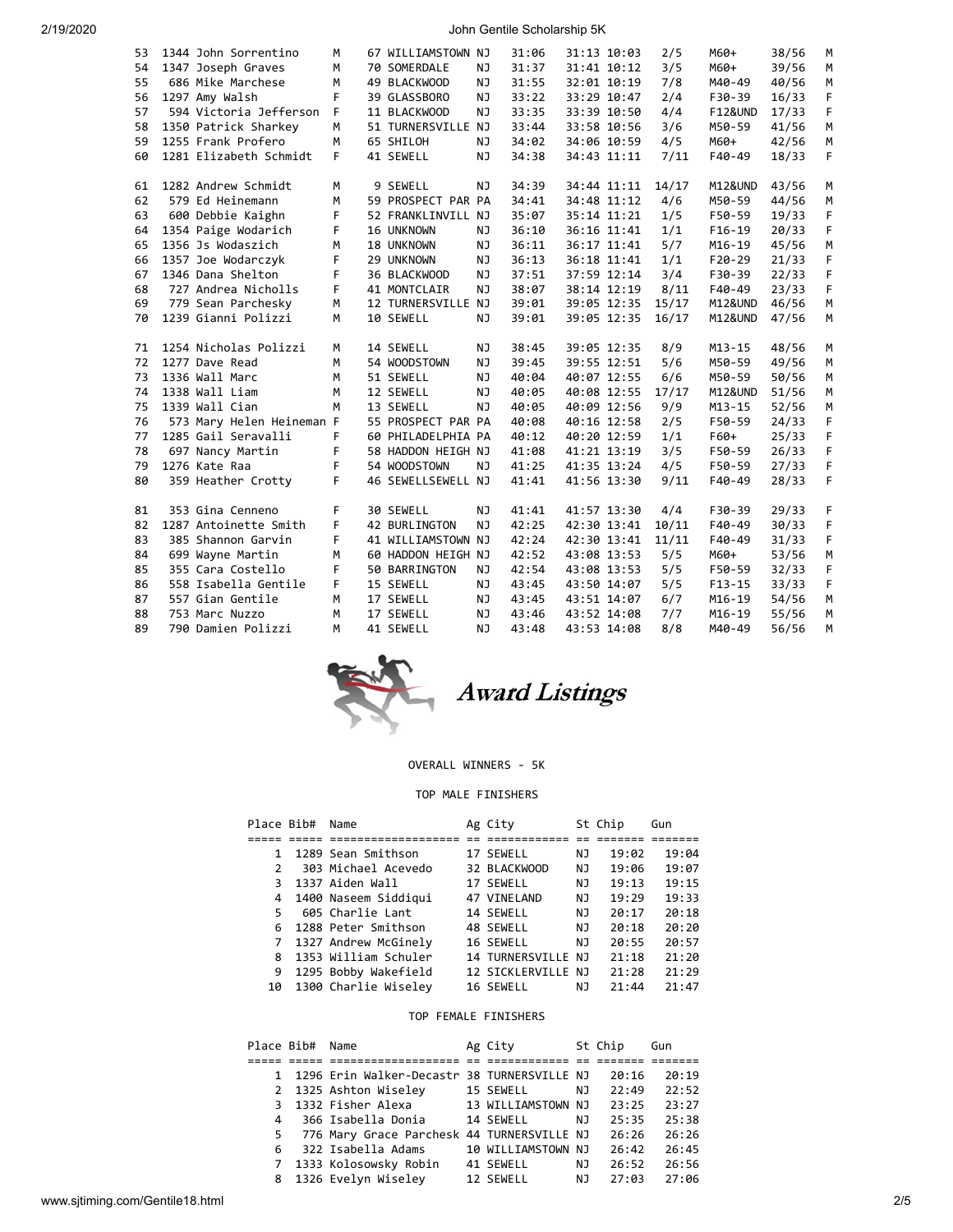| 9 1349 Sciotto Carli | 9 UNKNOWN    | NJ 27:15 27:19 |  |
|----------------------|--------------|----------------|--|
| 10 581 Maggie Hunt   | 13 BLACKWOOD | NJ 28:43 28:46 |  |



# AGE-GROUP RESULTS

MALE AGE GROUP: 1 - 12 (3 WINNERS)

|              | Place Bib# | Name                     | Age City           |    | St Gun | Chip  |
|--------------|------------|--------------------------|--------------------|----|--------|-------|
|              |            |                          |                    |    |        |       |
| $\mathbf{1}$ |            | 1295 Bobby Wakefield     | 12 SICKLERVILLE NJ |    | 21:29  | 21:28 |
| 2            |            | 524 Aaron Kolosowsky     | 12 SEWELL          | NJ | 23:24  | 23:22 |
| 3            |            | 571 Christian Heil       | 12 BLACKWOOD       | NJ | 24:53  | 24:52 |
| 4            |            | 1290 Duke Snyder-Shellit | 9 FRANKLINVILL NJ  |    | 25:06  | 25:03 |
| 5            |            | 1278 Jimmy Reardon       | 11 FRANKLINVILL NJ |    | 25:13  | 75:11 |
| 6            |            | 719 Collin Merrigan      | 10 TURNERSVILLE NJ |    | 25:17  | 25:16 |
| 7            |            | 613 Patch Lant           | 11 SEWELL          | ΝJ | 25:26  | 25:24 |
| 8            |            | 756 Wade Olivo           | 12 SEWELL          | NJ | 26:31  | 26:30 |
| 9            |            | 617 Michael Liguori      | 11 SEWELL          | NJ | 28:41  | 28:40 |
| 10           |            | 548 Cameron Kopischke    | 11 BLACKWOOD       | NJ | 28:59  | 28:56 |
|              |            |                          |                    |    |        |       |

FEMALE AGE GROUP: 1 - 12 (3 WINNERS)

| Place Bib# Name |                          |   | Age City           |     | St Gun | Chip  |  |
|-----------------|--------------------------|---|--------------------|-----|--------|-------|--|
|                 |                          |   |                    |     |        |       |  |
|                 | 1 322 Isabella Adams     |   | 10 WILLIAMSTOWN NJ |     | 26:45  | 26:42 |  |
|                 | 2 1326 Evelyn Wiseley    |   | 12 SEWELL          | N J | 27:06  | 27:03 |  |
|                 | 3 1349 Sciotto Carli     | q |                    | N J | 27:19  | 27:15 |  |
|                 | 4 594 Victoria Jefferson |   | 11 BLACKWOOD       | N T | 33:39  | 33:35 |  |

MALE AGE GROUP: 13 - 15 (3 WINNERS)

| Place Bib# | Name                   | Age City           |      | St Gun | Chip  |
|------------|------------------------|--------------------|------|--------|-------|
|            |                        |                    |      |        |       |
|            | 605 Charlie Lant       | 14 SEWELL          | NJ   | 20:18  | 20:17 |
|            | 2 1353 William Schuler | 14 TURNERSVILLE NJ |      | 21:20  | 21:18 |
|            | 3 1351 Hunter Sharkey  | 15 WASHINGTON      | T NJ | 24:55  | 24:53 |
|            | 4 1334 Schultes Alex   | 13 SEWELL          | NJ   | 25:23  | 25:21 |
| 5.         | 665 Jake Marchese      | 14 BLACKWOOD       | NJ   | 26:24  | 26:21 |
| 6.         | 754 Cristian Nuzzo     | 14 SEWELL          | NJ   | 27:49  | 27:44 |
| 7          | 632 Joey Malec         | 13 SEWELL          | ΝJ   | 27:53  | 27:51 |
| 8          | 1254 Nicholas Polizzi  | 14 SEWELL          | NJ   | 39:05  | 38:45 |
| 9          | 1339 Wall Cian         | 13 SEWELL          | ΝJ   | 40:09  | 40:05 |

FEMALE AGE GROUP: 13 - 15 (3 WINNERS)

|   | Place Bib# Name |                        | Age City           |     | St Gun | Chip  |  |
|---|-----------------|------------------------|--------------------|-----|--------|-------|--|
|   |                 |                        |                    |     |        |       |  |
|   |                 | 1 1325 Ashton Wiseley  | 15 SEWELL          | NJ. | 22:52  | 22:49 |  |
|   |                 | 2 1332 Fisher Alexa    | 13 WILLIAMSTOWN NJ |     | 23:27  | 23:25 |  |
| 3 |                 | 366 Isabella Donia     | 14 SEWELL          | N J | 25:38  | 25:35 |  |
| 4 |                 | 581 Maggie Hunt        | 13 BLACKWOOD       | N J | 28:46  | 28:43 |  |
|   |                 | 5 558 Isabella Gentile | 15 SEWELL          | N J | 43:50  | 43:45 |  |

MALE AGE GROUP: 16 - 19 (3 WINNERS)

|   | Place Bib# | Name                   | Age City   |     | St Gun | Chip  |
|---|------------|------------------------|------------|-----|--------|-------|
|   |            |                        |            |     |        |       |
|   |            | 1 1337 Aiden Wall      | 17 SEWELL  | NJ  | 19:15  | 19:13 |
|   |            | 2 1327 Andrew McGinely | 16 SEWELL  | NJ  | 20:57  | 20:55 |
|   |            | 3 1300 Charlie Wiseley | 16 SEWELL  | NJ  | 21:47  | 21:44 |
|   |            | 4 1352 Zachary Marrero | 18 SEWELL  | NJ  | 23:42  | 23:39 |
|   |            | 5 1356 Js Wodaszich    | 18 UNKNOWN | NJ  | 36:17  | 36:11 |
| 6 |            | 557 Gian Gentile       | 17 SEWELL  | ΝJ  | 43:51  | 43:45 |
| 7 |            | 753 Marc Nuzzo         | 17 SEWELL  | N J | 43:52  | 43:46 |

FEMALE AGE GROUP: 16 - 19 (3 WINNERS)

|  | Place Bib# Name |                       |     | Age City   |     | St Gun | Chip  |
|--|-----------------|-----------------------|-----|------------|-----|--------|-------|
|  |                 |                       | ___ |            |     |        |       |
|  |                 | 1 1354 Paige Wodarich |     | 16 UNKNOWN | N T | 36:16  | 36:10 |

FEMALE AGE GROUP: 20 - 29 (3 WINNERS)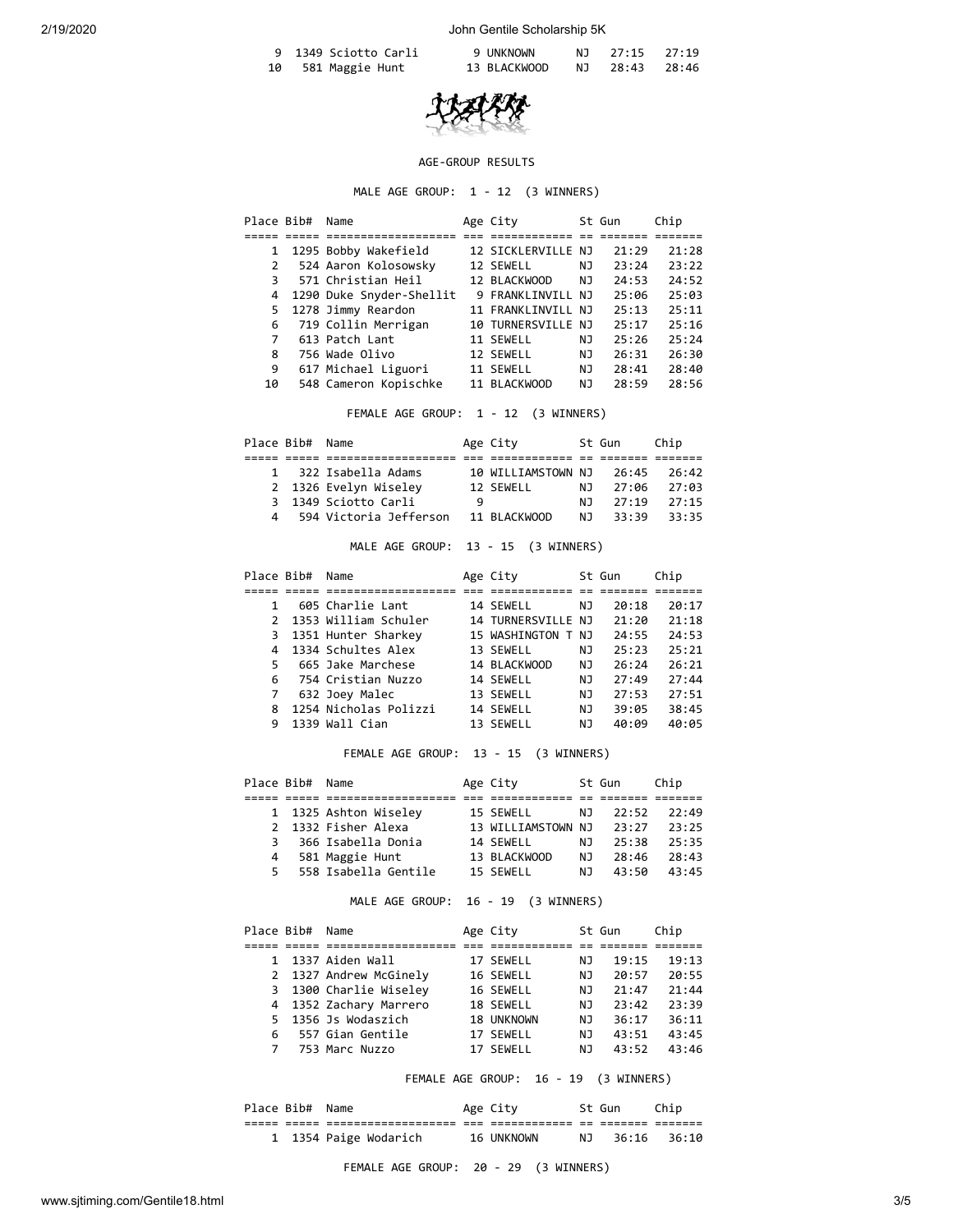2/19/2020 John Gentile Scholarship 5K

|                | Place Bib#      | Name                                                                                                                                                              | Age City                                                                                                             |           | St Gun         | Chip                                                                                                                                         |
|----------------|-----------------|-------------------------------------------------------------------------------------------------------------------------------------------------------------------|----------------------------------------------------------------------------------------------------------------------|-----------|----------------|----------------------------------------------------------------------------------------------------------------------------------------------|
|                |                 | 1 1357 Joe Wodarczyk                                                                                                                                              | 29 UNKNOWN                                                                                                           | NJ        | 36:18          | 36:13                                                                                                                                        |
|                |                 | MALE AGE GROUP: 30 - 39 (3 WINNERS)                                                                                                                               |                                                                                                                      |           |                |                                                                                                                                              |
|                | Place Bib#      | Name                                                                                                                                                              | Age City                                                                                                             |           | St Gun         | Chip                                                                                                                                         |
|                |                 |                                                                                                                                                                   |                                                                                                                      |           |                |                                                                                                                                              |
|                |                 | 1 303 Michael Acevedo                                                                                                                                             | 32 BLACKWOOD                                                                                                         | NJ        | 19:07          | 19:06                                                                                                                                        |
|                |                 | 2 616 Douglas Leney<br>3 1299 Michael Walton                                                                                                                      | 38 MARLTON                                                                                                           | <b>NJ</b> | 24:04          | 23:56                                                                                                                                        |
|                |                 |                                                                                                                                                                   | 36 SEWELL                                                                                                            | NJ        | 31:11          | 31:03                                                                                                                                        |
|                |                 | FEMALE AGE GROUP: 30 - 39 (3 WINNERS)                                                                                                                             |                                                                                                                      |           |                |                                                                                                                                              |
|                | Place Bib# Name |                                                                                                                                                                   | Age City                                                                                                             |           | St Gun Chip    |                                                                                                                                              |
|                |                 |                                                                                                                                                                   |                                                                                                                      |           |                |                                                                                                                                              |
|                |                 | 1 1291 Nina Steffney 37 TURNERSVILLE NJ<br>2 1297 Amy Walsh                                                                                                       | 39 GLASSBORO                                                                                                         | NJ        | 30:55<br>33:29 | 30:47<br>33:22                                                                                                                               |
|                |                 | 3 1346 Dana Shelton                                                                                                                                               | 36 BLACKWOOD                                                                                                         |           | NJ 37:59       | 37:51                                                                                                                                        |
|                |                 | 4 353 Gina Cenneno                                                                                                                                                | 30 SEWELL                                                                                                            | NJ 1      | 41:57          | 41:41                                                                                                                                        |
|                |                 | MALE AGE GROUP: 40 - 49 (3 WINNERS)                                                                                                                               |                                                                                                                      |           |                |                                                                                                                                              |
|                | Place Bib# Name |                                                                                                                                                                   | Age City                                                                                                             |           | St Gun         | Chip                                                                                                                                         |
|                |                 | 1 1400 Naseem Siddigui                                                                                                                                            | 47 VINELAND                                                                                                          | NJ        | 19:33          | 19:29                                                                                                                                        |
| $\overline{2}$ |                 | 1288 Peter Smithson                                                                                                                                               | 48 SEWELL                                                                                                            | <b>NJ</b> | 20:20          | 20:18                                                                                                                                        |
|                |                 | 3 609 Courtney Lant                                                                                                                                               | 45 SEWELL                                                                                                            | NJ        | 24:52          | 24:49                                                                                                                                        |
| 4              |                 | 1355 John Wodarzich                                                                                                                                               | 48 UNKNOWN                                                                                                           | NJ        | 25:05          | 24:59                                                                                                                                        |
| 5.             |                 | 1286 Michael Shellito                                                                                                                                             |                                                                                                                      |           |                | 28:47                                                                                                                                        |
| 6              |                 | 718 William Mayer                                                                                                                                                 |                                                                                                                      |           |                | 29:59                                                                                                                                        |
| 7              |                 | 686 Mike Marchese                                                                                                                                                 | 47 FRANKLINVILL NJ   28:50<br>40 BLACKWOOD    NJ   30:09<br>49 BLACKWOOD    NJ   32:01<br>41 SEWELL       NJ   43:53 |           |                | 31:55                                                                                                                                        |
| 8              |                 | 790 Damien Polizzi                                                                                                                                                |                                                                                                                      |           |                | 43:48                                                                                                                                        |
|                |                 |                                                                                                                                                                   |                                                                                                                      |           |                |                                                                                                                                              |
|                |                 | FEMALE AGE GROUP: 40 - 49 (3 WINNERS)                                                                                                                             |                                                                                                                      |           |                |                                                                                                                                              |
|                | Place Bib#      | Name                                                                                                                                                              | Age City                                                                                                             |           | St Gun         | Chip                                                                                                                                         |
|                |                 |                                                                                                                                                                   |                                                                                                                      |           |                |                                                                                                                                              |
| $\mathbf{2}$   |                 | 1 776 Mary Grace Parchesk 44 TURNERSVILLE NJ                                                                                                                      | 41 SEWELL                                                                                                            | NJ        | 26:26<br>26:56 |                                                                                                                                              |
| 3              |                 | 1333 Kolosowsky Robin<br>1294 Jill Wakefield                                                                                                                      |                                                                                                                      |           | 28:47          |                                                                                                                                              |
| 4              |                 | 1293 Patricia Villarreal 40 BLACKWOOD                                                                                                                             | 43 SICKLERVILLE NJ                                                                                                   | NJ 1      | 28:55          |                                                                                                                                              |
| 5              |                 | 559 Sherry Heil                                                                                                                                                   | 41 BLACKWOOD                                                                                                         |           | NJ 29:17       |                                                                                                                                              |
| 6              |                 |                                                                                                                                                                   |                                                                                                                      |           | 30:54          |                                                                                                                                              |
| $\overline{7}$ |                 | 521 Stephanie Kolodziej 44 BLACKWOOD<br>1281 Elizabeth Schmidt 41 SEWELL                                                                                          |                                                                                                                      | NJ<br>NJ  | 34:43          |                                                                                                                                              |
| 8              |                 | 727 Andrea Nicholls                                                                                                                                               | 41 MONTCLAIR                                                                                                         | NJ        | 38:14          |                                                                                                                                              |
| 9              |                 | 359 Heather Crotty                                                                                                                                                | 46 SEWELLSEWELL NJ                                                                                                   |           | 41:56          |                                                                                                                                              |
| 10             |                 | 385 Shannon Garvin                                                                                                                                                | 41 WILLIAMSTOWN NJ                                                                                                   |           | 42:30          |                                                                                                                                              |
|                |                 | MALE AGE GROUP: 50 - 59 (3 WINNERS)                                                                                                                               |                                                                                                                      |           |                |                                                                                                                                              |
|                | Place Bib# Name |                                                                                                                                                                   | Age City 5t Gun Chip                                                                                                 |           |                |                                                                                                                                              |
| $\mathbf{1}$   |                 |                                                                                                                                                                   |                                                                                                                      |           | 25:13          |                                                                                                                                              |
|                |                 | $1348$ Ron Jackson<br>$\overline{a}$ + $\overline{b}$<br>2 377 Greg Fath                                                                                          |                                                                                                                      |           | NJ 27:07       |                                                                                                                                              |
|                |                 |                                                                                                                                                                   |                                                                                                                      |           |                |                                                                                                                                              |
|                |                 |                                                                                                                                                                   |                                                                                                                      |           |                |                                                                                                                                              |
|                |                 | 3 1350 Patrick Sharkey 51 TURNERSVILLE NJ 33:58<br>4 579 Ed Heinemann 59 PROSPECT PAR PA 34:48<br>5 1277 Dave Read 54 WOODSTOWN NJ 39:55                          |                                                                                                                      |           | NJ 39:55       |                                                                                                                                              |
|                |                 | 6 1336 Wall Marc                                                                                                                                                  | 51 SEWELL                                                                                                            |           | NJ 40:07       |                                                                                                                                              |
|                |                 | FEMALE AGE GROUP: 50 - 59 (3 WINNERS)                                                                                                                             |                                                                                                                      |           |                |                                                                                                                                              |
|                | Place Bib# Name |                                                                                                                                                                   | Age City                                                                                                             |           | St Gun         | Chip                                                                                                                                         |
|                |                 |                                                                                                                                                                   |                                                                                                                      |           |                | 26:26<br>26:52<br>28:43<br>28:55<br>29:14<br>30:48<br>34:38<br>38:07<br>41:41<br>42:24<br>25:08<br>27:03<br>33:44<br>34:41<br>39:45<br>40:04 |
| 1              |                 | 600 Debbie Kaighn                                                                                                                                                 | 52 FRANKLINVILL NJ                                                                                                   |           | 35:14          | 35:07                                                                                                                                        |
| $\mathbf{2}$   |                 | 573 Mary Helen Heineman 55 PROSPECT PAR PA 40:16                                                                                                                  |                                                                                                                      |           |                | 40:08                                                                                                                                        |
| 3              |                 |                                                                                                                                                                   |                                                                                                                      |           |                |                                                                                                                                              |
| 5.             |                 | 697 Nancy Martin 58 HADDON HEIGH NJ 41:21 41:08<br>1276 Kate Raa 54 WOODSTOWN NJ 41:35 41:25<br>355 Cara Costello 50 BARRINGTON NJ 43:08 42:54<br>4 1276 Kate Raa |                                                                                                                      |           |                |                                                                                                                                              |